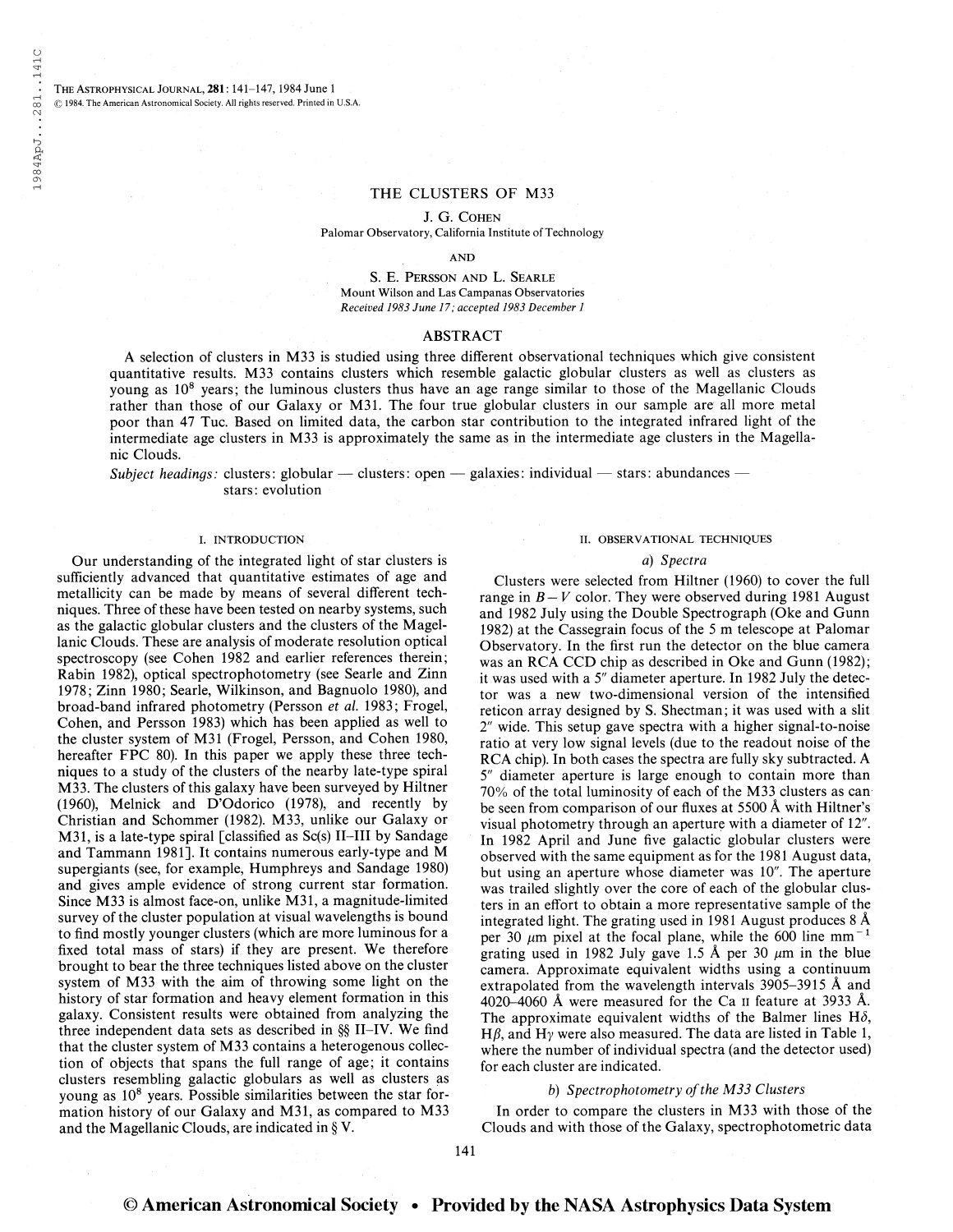1984ApJ...281..141C 1984ApJ. . .281. .14IC

| Object                   | No. of Obs. <sup>a</sup> | $W_1(3933)$<br>(A) | Median H $\beta$ , $\gamma$ , $\delta$<br>(A) | $B-V^b$ |
|--------------------------|--------------------------|--------------------|-----------------------------------------------|---------|
| a                        | $2C + 1S$                | $2.8 + 1$          | $7.1 + 0.5$                                   | 0.21    |
| $b$                      | $1C + 1S$                | $2.3 + 1$          | $8.4 + 0.7$                                   | 0.40    |
| $d$                      | $1C + 1S$                | $3.2 + 1.5$        | $6.7 + 0.5$                                   | 0.21    |
| $e$                      | $1C + 1S$                | $6.7 + 1$          | $3.3 + 0.6$                                   | 0.77    |
| f                        | 1C                       | $\leq 5.0$         | 5.7                                           | 0.58    |
| $g \ldots \ldots \ldots$ | $1C + 1S$                | $2.6 + 1$          | $9.3 + 0.3$                                   | 0.28    |
| $h$                      | 1S                       | 8.9                | 2.7                                           | 0.75    |
| <i>i</i>                 | $1C + 1S$                | $2.2 \pm 1$        | $7.0 \pm 0.5$                                 | 0.17    |
| $m \ldots \ldots \ldots$ | $1C + 1S$                | $9.9 + 1$          | < 3.5                                         | 0.80    |
| $q \ldots \ldots \ldots$ | 1C                       | < 6.1              | 3.5                                           | 0.74    |
| W                        | 1C                       | < 4.7              | 8.8                                           | 0.23    |

<sup>&</sup>lt;sup>1</sup> C denotes the RCA CCD detector; S denotes the two-dimensional photon counting detector of Shectman (see text).<br> $h B - V$  colors from Hiltner 1960.

were obtained, and from them, colors on the Thuan and Gunn (1976) system were synthesized. Spectral flux distributions for nine of the clusters in M33 were measured in 1979 using the multichannel spectrometer of the Hale reflector. In the same observing run 12 of the standard stars that Zinn (1980) adopted for his program of uvgr photometry of galactic globular clusters were also observed.

Absolute flux densities in 48 overlapping wavelength bands were derived using observations of standard stars of Oke and Schild (1970) made on the same nights and standard calibration procedures. The bandwidth was 160 Â for bands centered on  $\lambda$ 3220 (80)  $\lambda$ 5800 Å and 360 Å for the remaining bands centered on  $\lambda$ 5780 (180)  $\lambda$ 8400 Å. These spectral energy distributions were folded with the response functions of the  $u, v, g$ , and r filters to produce pseudocounts. The response function of each filter is the product of its filter transmission function, the atmospheric transmission function corresponding to one air mass, and the quantum efficiency of an S20 photocathode. The pseudocounts were converted to instrumental magnitudes; the zero points being established, following Thuan and Gunn (1976), from the known energy distribution of the fundamental spectrophotometric standard BD +17°4708 whose g magnitude and colors are defined to be 9.500 and 0.000, respectively. The scale of the transformation was checked by plotting Zinn's colors for the standards listed in Table 2 against the instrumental colors; fitting a line through the origin gives :

> $u - g = 1.029(u - g)' \pm 0.02$ ,  $v - g = 1.035(v - g)' \pm 0.01$ ,  $g - r = 1.009(g - r)' \pm 0.01$ ,

where the primed values are the instrumental colors. These relations were used to transform all instrumental colors to Zinn's system. Table 2 presents the colors derived from the multichannel scans for 12 of Zinn's standards together with the colors that Zinn adopted for them. The difference in  $v - g$  and  $g - r$  measured by Zinn and synthesized from the scans never exceeds 0.03 mag. This is also the value of the standard deviation of the absolute value of the differences in the  $u - g$  color. Table 2 also contains the  $u - g$ ,  $v - g$ , and  $g - r$  colors for the nine clusters in M33, as well as the derived reddeningindependent quantities  $Q(ugr)$  and  $Q(vgr)$ , the analogs of Johnson's Z in this photometric system. The definition of these quantities and a demonstration that they are, in fact, reddening

TABLE 1 TABLE 2 Equivalent Widths for M33 Clusters M33 Cluster and Standard Star Synthesized Colors  $A$ . Currence Synthesized Colors

| A. ULUSTER SYNTHESIZED COLORS |         |         |         |         |         |           |
|-------------------------------|---------|---------|---------|---------|---------|-----------|
| Cluster                       | $u - q$ | $v - q$ | $q - r$ | O( ugr) | Q(vgr)  | Type      |
|                               | $-0.04$ | $-0.21$ | $-0.18$ | 0.15    | $-0.09$ | 11–111    |
| $b$                           | 0.44    | 0.04    | $-0.04$ | 0.48    | 0.06    | <b>IV</b> |
| $C$ ,,,,,,,,,,,,,,,,,,,,,,,,  | $-0.13$ | $-0.28$ | $-0.27$ | 0.17    | $-0.10$ | 11–111    |
| $d$                           | 0.00    | $-0.19$ | $-0.18$ | 0.19    | $-0.07$ | Ш         |
| $e$                           | 0.52    | 0.32    | 0.33    | 0.16    | 0.09    | VH        |
| f                             | 0.62    | 0.26    | 0.17    | 0.44    | 0.15    | v         |
| h                             | 0.64    | 0.45    | 0.41    | 0.20    | 0.17    | VI        |
| $\mathbf{m}$                  | 0.54    | 0.40    | 0.34    | 0.17    | 0.17    | VI        |
| $q$                           | 0.34    | 0.25    | 0.29    | 0.02    | 0.05    | VH        |

|  | <b>B. STANDARD STAR SYNTHESIZED COLORS</b> |  |
|--|--------------------------------------------|--|
|  |                                            |  |

|                                                                                                                                                                                                                        | <b>COLORS FROM SCANS</b>                                                                              |                                                                                                       |                                                                                                       | <b>COLORS FROM ZINN</b>                                                                               |                                                                                                 |                                                                                                          |
|------------------------------------------------------------------------------------------------------------------------------------------------------------------------------------------------------------------------|-------------------------------------------------------------------------------------------------------|-------------------------------------------------------------------------------------------------------|-------------------------------------------------------------------------------------------------------|-------------------------------------------------------------------------------------------------------|-------------------------------------------------------------------------------------------------|----------------------------------------------------------------------------------------------------------|
| <b>STANDARD</b>                                                                                                                                                                                                        | $u - q$                                                                                               | $v - q$                                                                                               | $g-r$                                                                                                 | $u - g$                                                                                               | $v - g$                                                                                         | $q - r$                                                                                                  |
| $SA$ 94 305<br>$SA$ 95 134<br>$BD + 02^{\circ}3375$<br>$BD + 21^{\circ}607$<br>$BD + 28^{\circ}4211$<br>$SA$ 113 276<br>$SA$ 113 274<br>$SA$ 92 336<br>$SA$ 115 349<br>HD 186293<br>.<br>HD 171164<br>.<br>$HD$ 186312 | 2.30<br>0.24<br>$-0.08$<br>$-0.06$<br>$-1.54$<br>0.51<br>0.25<br>1.34<br>1.44<br>1.57<br>1.57<br>2.53 | 1.51<br>0.06<br>$-0.02$<br>$-0.02$<br>$-0.83$<br>0.37<br>0.15<br>0.90<br>0.97<br>1.07<br>1.04<br>1.62 | 0.91<br>$-0.02$<br>0.03<br>0.00<br>$-0.87$<br>0.12<br>$-0.03$<br>0.46<br>0.53<br>0.60<br>0.55<br>0.96 | 2.30<br>0.30<br>$-0.05$<br>$-0.03$<br>$-1.62$<br>0.49<br>0.24<br>1.32<br>1.42<br>1.60<br>1.59<br>2.52 | 1.50<br>0.06<br>0.00<br>0.00<br>$-0.80$<br>0.36<br>0.14<br>0.90<br>0.97<br>1.08<br>1.06<br>1.62 | 0.93<br>$-0.05$<br>0.03<br>$-0.01$<br>$-0.87$<br>0.12<br>$-0.04$<br>0.45<br>0.51<br>0.59<br>0.54<br>0.96 |

independent is given by Zinn (1980). In using these quantities for M33 clusters we are assuming, of course, that the reddening law is the same in M33 and in the Galaxy.

### c) Broad-Band Optical and Infrared Photometry

Broad-band (JHK) infrared photometry was obtained for eight clusters in M33 on the Hale 5 m reflector in 1981 September. Standard infrared chopping and beam-switching techniques were used with an aperture 5" in diameter. Optical photometric data were obtained simultaneously with a GaAs tube and Gunn r filter (Thuan and Gunn 1976). During alternate chops of the telescope secondary mirror, when the infrared detector was sampling the " reference beam " position, the cluster light was directed to the optical photometer. The infrared and optical light was thus measured in exactly the same way for the cluster and both reference beams, which were separated from the signal beams by a fixed 25". All three beam locations were checked for contaminating stars and irregular background galaxy light. Although an irregular background (of a markedly different color from that of the cluster) could introduce errors into the magnitudes, the clusters are, in all cases, much brighter than the background in a 5" aperture, and the effects upon the cluster colors should be small.

The sizes, profiles, and locations of the infrared and optical apertures were carefully compared and found to be nearly indistinguishable. The resulting magnitudes, on the systems of Elias et al. (1982) and Thuan and Gunn (1976), are given in Table 3. (Note that a 5" aperture does not in general include all the cluster light.) To check the quality of the  $r - H$  and infrared colors, we also measured six clusters in M31 during the same observing run. The  $J - K$  and  $H - K$  colors are in reasonable agreement with those in Frogel, Persson, and Cohen (1980), the mean differences being  $-0.01 \pm 0.03$  (1  $\sigma$ ) mag for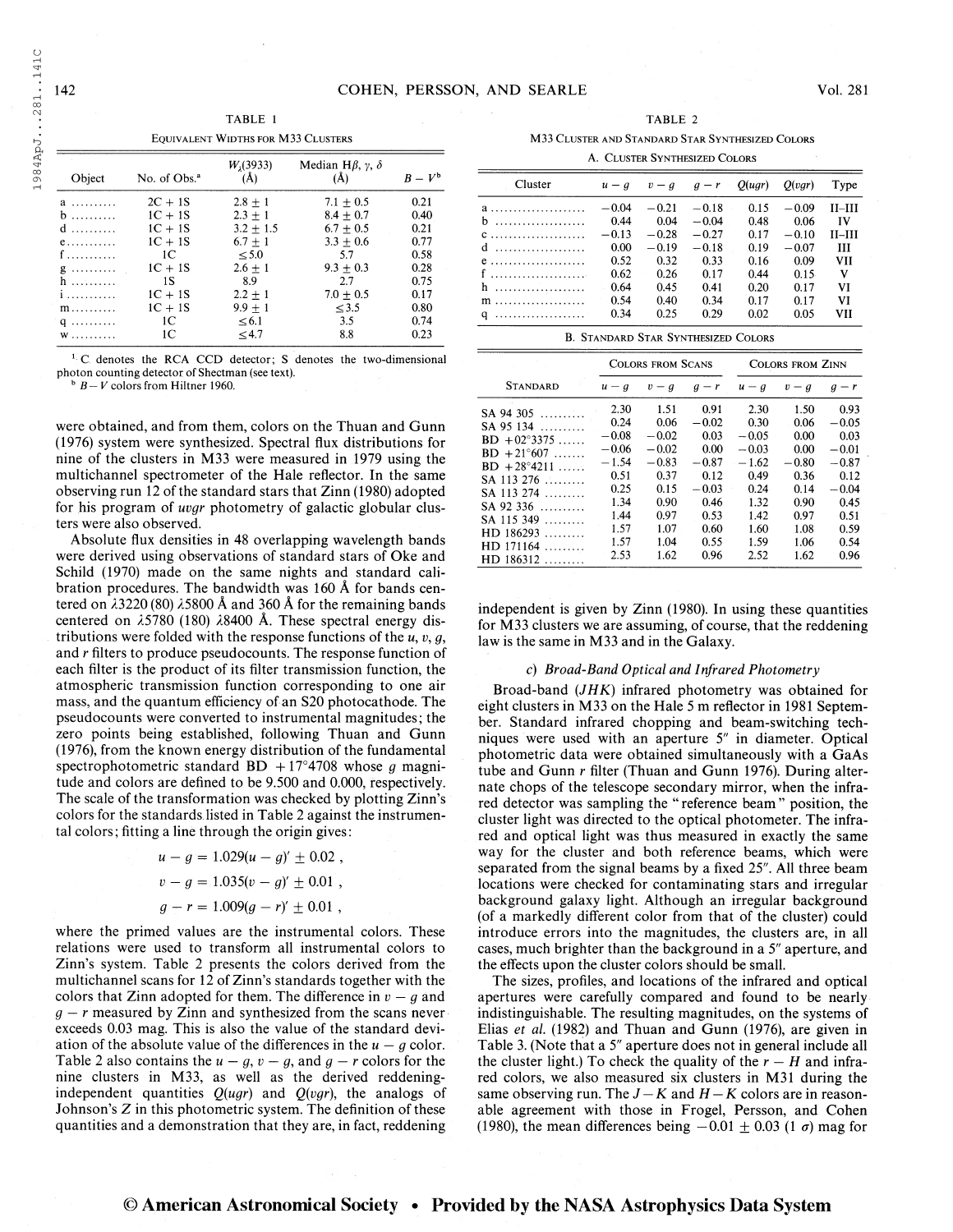| M33 AND M31 CLUSTER PHOTOMETRY |          |          |          |           |             |             |             |                      |
|--------------------------------|----------|----------|----------|-----------|-------------|-------------|-------------|----------------------|
| Cluster                        | r        | J        | H        | Κ         | $(J-K)_{0}$ | $(H-K)_{0}$ | $(V-H)_{0}$ | $(V-H)_{0}$ (FPC 80) |
| $M33a$                         | 16.76(2) | 15.49(4) | 15.08(4) | 14.89(7)  | 0.58(8)     | 0.18(8)     | 1.56(6)     | $\cdots$             |
| $M33b$                         | 17.43(2) | 15.85(4) | 15.20(3) | 14.84(11) | 0.99(11)    | 0.35(11)    | 2.34(6)     | $\cdots$             |
| $M33e$                         | 16.32(2) | 14.64(4) | 14.11(3) | 13.96(4)  | 0.66(6)     | 0.14(5)     | 2.31(6)     | $\sim$<br>$\cdots$   |
| $M33g$                         | 18.03(2) | 16.74(4) | 16.20(4) | 16.03(9)  | 0.69(10)    | 0.16(10)    | 1.77(6)     | $\cdots$             |
| $M33h$                         | 17.19(2) | 15.48(4) | 14.96(3) | 14.88(5)  | 0.58(6)     | 0.07(6)     | 2.34(6)     | $\cdots$             |
| $M33i$                         | 17.89(2) | 16.44(5) | 15.92(4) | 15.63(7)  | 0.79(9)     | 0.28(8)     | 1.97(6)     | $\cdots$             |
| $M33s$                         | 18.30(2) | 16.53(4) | 15.96(4) | 15.75(7)  | 0.76(8)     | 0.20(8)     | 2.49(6)     | $\cdots$             |
| $M33q$                         | 17.20(2) | $\cdots$ | 14.96(3) | 14.84(5)  | $\cdots$    | 0.12(6)     | 2.35(6)     | $\cdots$             |
| $M31-23$                       | 14.95(3) | 13.26(4) | 12.69(3) | 12.51(4)  | 0.70(6)     | 0.16(5)     | 2.20(6)     | 2.23                 |
| $M31-42$                       | 14.02(2) | 11.82(4) | 11.14(3) | 10.92(3)  | 0.75(5)     | 0.17(4)     | 2.52(6)     | 2.53                 |
| $M31-44$                       | 14.86(2) | 12.94(4) | 12.31(3) | 12.14(3)  | 0.72(5)     | 0.14(4)     | 2.43(6)     | 2.40                 |
| $M31-112$                      | 15.88(2) | 14.33(4) | 13.85(3) | 13.70(3)  | 0.58(5)     | 0.13(4)     | 1.88(6)     | 1.89                 |
| $M31-118$                      | 15.76(2) | 14.02(4) | 13.46(3) | 13.27(3)  | 0.70(5)     | 0.17(4)     | 2.26(6)     | 2.25                 |
| $M31-282$                      | 14.03(2) | 12.03(4) | 11.39(3) | 11.19(3)  | 0.79(5)     | 0.18(4)     | 2.73(6)     | 2.71                 |

NOTE.—Observational 1  $\sigma$  uncertainties in hundredths of a magnitude are given in parentheses after each entry.

 $J-K$  and  $+0.03 \pm 0.03$  (1  $\sigma$ ) mag for  $H-K$ . The correlation of the newly measured  $r - H$  colors with the  $V - H$  colors in Frogel, Persson, and Cohen (1980) is very tight, with a least squares fit giving  $V - H = 1.407(r - H) - 0.721$ . Although different from that found for elliptical galaxies (Persson et al. 1980), this equation gives similar results over the narrow range of color considered here. Application of this transformation gives  $V - H$  colors for all the M31 and M33 clusters. To correct for reddening a value  $E(B-V) = 0.03$  for M33 (McClure and Racine 1969) was assumed. The last column of Table 3 lists the reddening corrected  $(V - H)$ <sub>0</sub> colors, with the new (transformed) and old (Frogel, Persson, and Cohen 1980) colors for M31 listed to show the quality of the fit.

# d) Velocities

The spectra of eight of the M33 clusters in our sample are of high enough precision and resolution to be used to measure radial velocities. These measurements are listed in Table 4. For two of the clusters, radial velocities have been measured from more than one spectrum. Because of the lack of suitable templates, these velocities were determined by measuring the central wavelength of the Ca n line at 3933 Â and the Balmer lines from H11 to H $\beta$ , excluding H $\epsilon$ . The errors listed in Table 4 reflect the dispersion of the individual lines about the tabulated mean heliocentric velocity for each cluster. For the three clusters with accurately determined radial velocities, in two of the three cases these values agree to within 20 km  $s^{-1}$  with that of H i in the disk of M33 as studied by Rogstad, Wright, and Lockhart (1976). The discrepant case is M33 cluster e, which is

|                                                | TABLE 4 |  |
|------------------------------------------------|---------|--|
| Heliocentric Radial Velocities of M33 Clusters |         |  |

| Cluster             | No. of Obs. | $(km s^{-1})$ | Error<br>$(km s^{-1})$ | $V(H_1)^a$<br>$(km s^{-1})$ |
|---------------------|-------------|---------------|------------------------|-----------------------------|
| a                   |             | $-245$        | 30                     | $-235$                      |
| b<br>.              |             | $-105$        | 100                    | $-235$                      |
| $d$                 |             | $-255$        | 30                     | $-235$                      |
| $e$                 |             | $-125$        | 30                     | $-225$                      |
| g                   |             | $-75$         | 70                     | $-135$                      |
| h                   |             | $-100$        | 100                    | $-120$                      |
|                     |             | $-20$         | 70                     | $-110$                      |
| $m \ldots \ldots$ . |             | $-220$        | 100                    | $-245$                      |

<sup>a</sup> From Rogstad, Wright, and Lockhart 1976.

classified spectroscopically and photometrically (in §§ III and IV) as a globular cluster and therefore is not likely to be confined to the disk of M33. This is in agreement with the conclusions of Christian and Schommer (1983). Of the four clusters in common, the radial velocities of three agree to within the errors of our measurements.

### III. THE AGE RANGE OF THE M33 CLUSTERS

Figure 1 shows the Ca  $\pi$  absorption-line strengths versus the median strength of H $\delta$ , H $\gamma$ , and H $\beta$  as measured from our moderate dispersion spectra for 11 M33 clusters and for five galactic globular clusters. The locus of the galactic globular clusters is shown; the extension toward stronger Ca n lines is a consequence of the addition of globulars more metal rich than the five that we observed. Rabin (1982) has discussed the interpretation of the equivalent of Figure <sup>1</sup> as applied to observations of the integrated spectra of clusters in the Magellanic Clouds. The positions occupied by the bluer M33 clusters in our sample (whose spectra are dominated in the blue by the Balmer lines) correspond to those of Magellanic Cloud clusters



FIG. 1.—The median equivalent width of the three Balmer lines H $\beta$ , H $\gamma$ , and H $\delta$  is plotted as a function of the equivalent width of the Ca II line at 3933 Â for 11 M33 clusters. The locus of galactic globular clusters is indicated by the solid line. The location of globular clusters along this locus with  $[Fe/H] =$  $-2.2$  and  $-1.5$  is indicated.

# © American Astronomical Society • Provided by the NASA Astrophysics Data System

1984ApJ...281..141C 1984ApJ. . .281. .14IC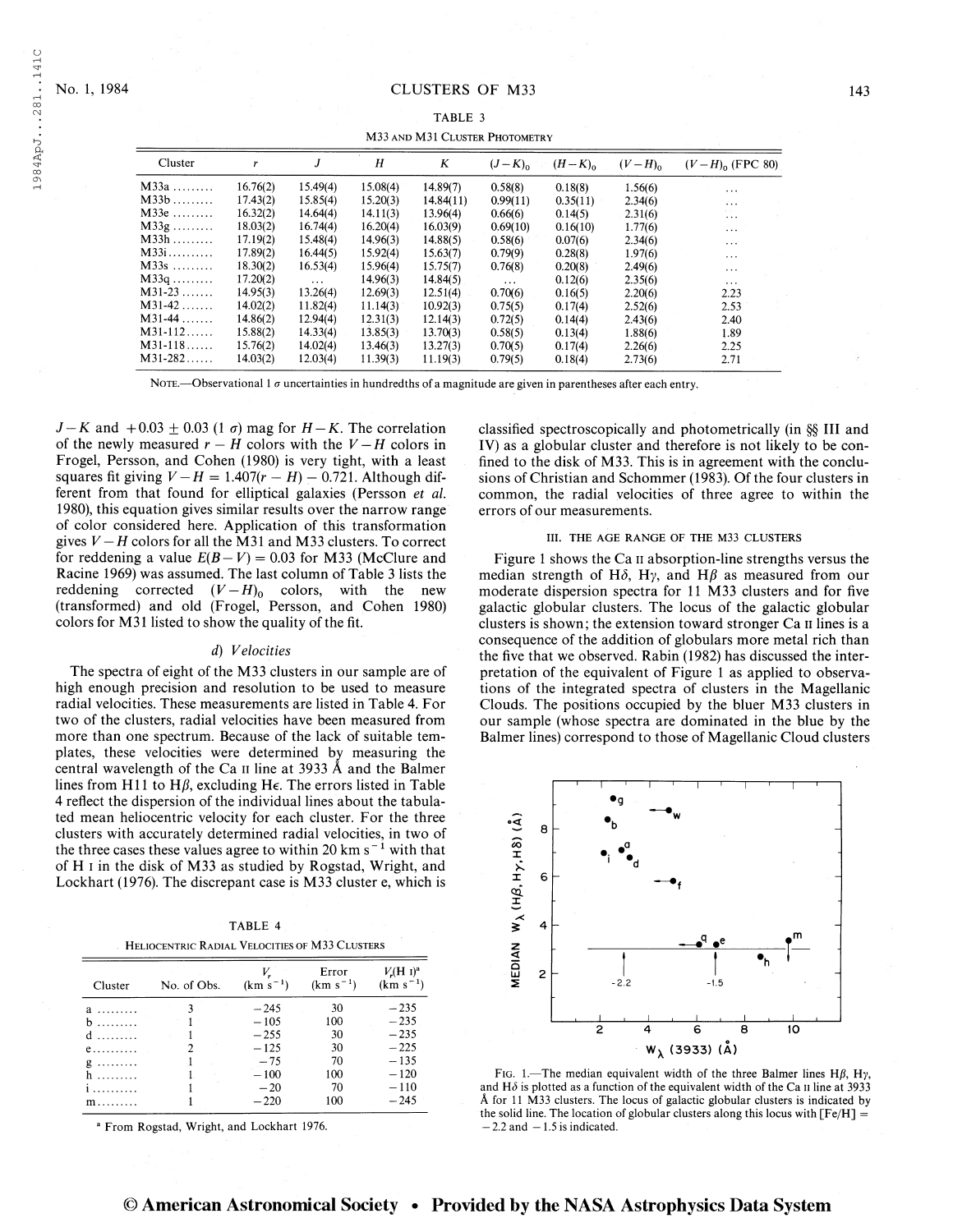1984ApJ...281..141C

of class III-V using the photometric classification scheme of Searle, Wilkinson, and Bagnuolo (1980, hereafter SWB), or of ages less than 1-6 billion years. From Figure <sup>1</sup> we infer that M33 clusters e, h, q, and m are the only objects among the sample of 11 clusters whose spectra are similar to those of galactic globular clusters of any metallicity. They are also the only clusters among the sample with  $B-V$  colors greater than 0.6 mag.

The range in age of the M33 clusters from relatively young to  $13 \times 10^9$  years inferred from the optical spectra is confirmed by the spectrophotometry of nine clusters. In Figure 2 the M33 clusters are plotted in the  $Q(ugr)$ ,  $Q(vgr)$  plane. The physical interpretation of this Q-Q array is discussed by SWB. In Figure 2a the clusters are plotted together with a boundary that encloses the globular clusters of the Galaxy. This enclosed region is divided into two zones. All galactic globular clusters that are further than 9 kpc from the Galactic center fall in Zone A, while those that fall in Zone B are closer to the center than 9 kpc and also lie within 4 kpc of the Galactic plane. The location of an age-sequence of clusters that have a solar metalcontent is also plotted in Figure 2a, with ages in  $10^9$  years marked along it. This sequence is based on models by Bagnuolo (1976) and is taken from Figure <sup>1</sup> of SWB.

Only four of the M33 clusters (Hiltner's clusters q, e, m, and h) fall within the region occupied by the Galaxy's globular cluster, and all of these fall in Zone A. These are the same four clusters identified spectroscopically as globulars. It is evident from Figure 2 and from the discussion in SWB that the other five M33 clusters in the sample with spectrophotometry are younger and more metal rich than the clusters q, e, m, and h.

In Figure 2b the data points for the M33 clusters are superposed on a diagram showing the location in the  $Q-Q$  plane of clusters in the EMC. SWB arbitrarily divided this region into zones that served to define the SWB classification of Cloud clusters, and these zones are indicated in Figure 2. The clusters of M33 occupy roughly the same territory as the EMC clusters and we can therefore assign SWB types to them; these are listed in Table 2.

The three M33 clusters with negative values of  $Q(vgr)$  are

Hiltner's clusters a, c, and d. They fall near the boundary of the type II and type III zones. Rabin (1982) has assigned an age of roughly 10<sup>8</sup> years to this boundary. The LMC clusters NGC 1854 and NGC 2136 lie close to clusters a, c, and d in the  $Q-Q$ diagram and presumably have roughly comparable age. On the basis of color-magnitude arrays, these two EMC clusters are assigned ages of  $3 \times 10^7$  and  $4 \times 10^7$  years, respectively, in Hodge's (1981) compilation. Approximate ages for the youngest M33 clusters can be deduced assuming the spiral pattern moves through the gaseous disk at a rate given by density wave theory, while the clusters move only with the appropriate rotation rate for their distance from the nucleus of the galaxy. Such calculations have been made for O stars in M33 by Kaufman (1981), for example, using the 21 cm rotation curve of Rogstad, Wright, and Lockhart (1976). Using these kinematic data and the distance modulus of Sandage and Carlson (1982), we obtain ages of  $5 \pm 1 \times 10^7$  years, where the uncertainty includes only that of the distance from the cluster to the nearest spiral arm projected onto the plane of the sky. In any case clusters a, c, and d are certainly young and were formed within the last 1% of M33's lifetime. Integrated colors give little information concerning the chemical composition of such young clusters.

The two M33 clusters with  $Q(ugr) \sim 0.4$  are Hiltner's b and f, and they have SWB types IV and V, respectively. In its photometric properties, cluster b is a fairly close match with NGC 2107 in the Large Cloud and with NGC 269 in the Small Cloud. According to the calibration shown in Figure 2a, these clusters have ages of roughly  $10^9$  years. This is consistent with Aaronson and Mould's (1982) upper limit of  $1.5 \times 10^9$  years to the age of NGC 2107. Cluster f has photometric properties which rather closely match the EMC clusters NGC 1846 and NGC 1987. Rabin's (1982) spectra of these two EMC clusters show NGC 1987 to be comparable in age to NGC 2209, a cluster Rabin estimates to have an age of  $2 \times 10^9$  years. NGC 1846 is somewhat older as is evidenced by its weaker Balmer lines (Rabin's data concerning this point are corroborated by Danziger's [1973] earlier observations), and an age of  $4 \times 10^9$ years for NGC 1846 is our best estimate. We conclude that



Fig. 2.—(a) M33 clusters in the Q, Q diagram. The enclosed zone is that occupied by the Galaxy's globular clusters. The halo clusters of the Galaxy are confined to zone A. The sequence indicated is a theoretically predicted sequence for clusters of solar abundance; cluster ages in gyr are indicated along this sequence, (b) The same M33 clusters in the  $Q$ ,  $Q$  diagram. The enclosed zone is that occupied by clusters in the Magellanic Clouds. The subzones define the SWB classification scheme.

# © American Astronomical Society • Provided by the NASA Astrophysics Data System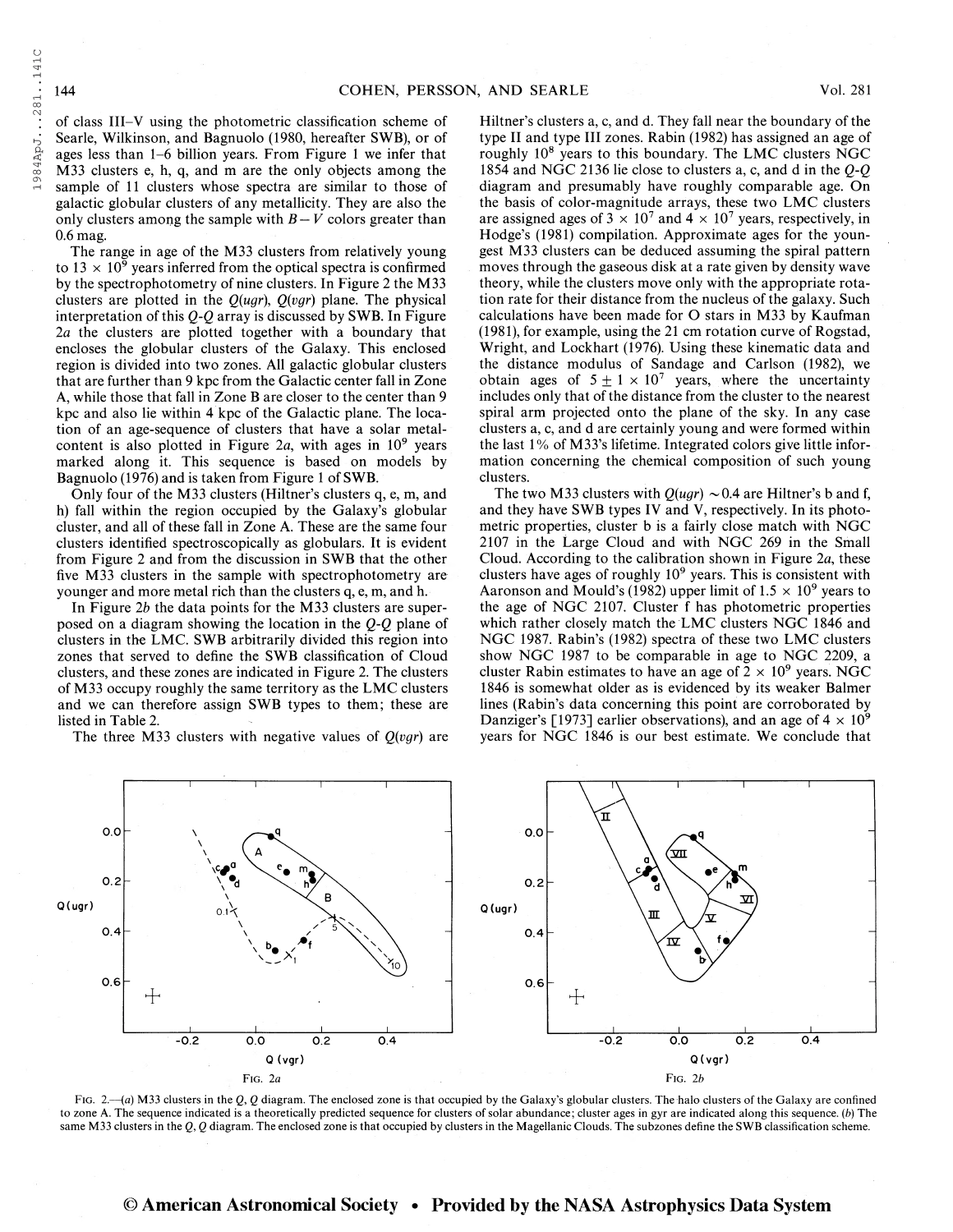1984ApJ. . .281. .14IC

984ApJ...281..141C

M33 cluster f has an age of about  $3 \times 10^9$  years. Possibly clusters b and f are modestly metal poor, since the very similar clusters of the LMC such as NGC 1846 and NGC 2209 have abundances  $[Fe/H] = -1$  according to Cohen (1982) and Rabin (1982). The Balmer lines dominate the spectra of these younger clusters (see Fig. 1), with those of cluster f being somewhat weaker than the other young or intermediate-aged M33 clusters, but still clearly distinguished from those of truly old clusters.

#### IV. THE TRUE GLOBULARS OF M33

Both spectra and photometry identify clusters e, h, q, and m as the only true analogs of galactic globular clusters among the M33 cluster sample. Based on Figure 1, they are ranked in order of increasing metallicity as q, e, h, and m, with h and m being essentially indistinguishable at  $[Fe/H] \approx -1$  and clusters e and q significantly more metal poor. The spectrophotometric data of Figure 2 are completely consistent with this, differing only in inverting the metallicity of m and h. SWB showed that for old globular clusters the parameters  $Q(ugr)$ and  $Q(vgr)$ , which describe the integrated spectra, are closely correlated with the S parameter of Searle and Zinn (1978), a reddening-free blanketing measure characteristic of the spectra of individual red giants in the clusters. Da Costa and Graham (1982) have used this fact to derive a relation between  $[Fe/H]$ and the integrated-light q parameters

 $[Fe/H] = 4.48Q(ugr) + 3.12Q(vgr) - 2.42 \pm 0.3$ .

This relation yields [Fe/H] values of  $-2.2$ ,  $-1.4$ ,  $-1.1$ , and  $-1.0$  for the clusters q, e, m, and h respectively. Neither the mean nor the dispersion of these values differs significantly from the same quantities descriptive of the globular cluster systems of the LMC or of the Galactic halo.

The two type VI M33 clusters, Hiltner's clusters h and m, have photometric properties that closely match those of the LMC clusters NGC 2121 and NGC 2155. It is not clear at present whether these clusters are younger than the more metal-poor type VII clusters or are simply the most metal-rich of a coeval globular cluster population. If clusters h and m are the same age as the Galaxy's globular clusters, then their abundances are close to  $[Fe/H] = -1.0$ , as we have already estimated. This is in excellent agreement with Cohen's (1982) determination of  $[Fe/H] = -1$  for NGC 2121. Judging from their location in the  $Q-Q$  plane, the clusters h and m are significantly less metal rich than 47 Tucanae.

Finally the two clusters q and e that we have assigned to type VII have photometric properties rather similar to the LMC clusters NGC 1841 and NGC 2210, respectively, for which Cohen (1982) derives [Fe/H] values of  $-2.3$  and  $-1.7$ . These values are in excellent agreement with the values  $-2.2$ and —1.4 that we earlier derived for clusters q and e from Da Costa and Graham's relation. (Note that we do not have a high-quality spectrum for cluster q, and only an upper limit on its metallicity can be derived from Fig. 1.)

None of the M33 clusters occupies Zone B, the region of the Q-Q plane characteristic of the more metal-rich of the Galaxy's globular clusters. Since only 20 of 84 galactic globular clusters in Zinn's (1980) compilation have  $[Fe/H] > -1.0$ , the absence of such a cluster from a sample of only four true globulars among the M33 cluster sample is not statistically significant. However, we have observed the reddest "probable clusters" not identified subsequently as background galaxies found by Christian and Schommer (1982).

Christian and Schommer (1982) stated that the sample of red clusters in M33 with photometry is now 13 objects, while the total number of such clusters in M33 predicted by Harris and Racine (1979) is 20. The luminosity function that Christian and Schommer derive for the red clusters resembles the " universal luminosity function " advocated for globular clusters by Harris and Racine (1979), but the M33 clusters are in the mean 0.6 mag too faint. That difference is removed by the new distance modulus of Sandage and Carlson (1983).

### V. CONSISTENCY OF THE INFRARED OBSERVATIONS WITH OPTICAL ANALYSES

The  $(J - K)_{0}$  and  $(V - H)_{0}$  colors of eight M33 clusters are plotted in Figure 3. The median relationship for 40 M31 clusters is shown as the curved line. Also shown are all the LMC and SMC clusters measured by Persson et al. (1983) which have been classified by SWB. We have grouped the SWB classes, for the purposes of Figure 3, as follows: <sup>1</sup> stands for I; 2 for II and III; <sup>5</sup> for IV, V, and VI; and 7 for VII. (Note that the infrared photometric systems used to make the M33, M31, and LMC/SMC measurements have been compared using globular cluster stars in common and have been found indistinguishable).

Despite the rather large observational uncertainties in the M33 cluster data, it is clear that the infrared data corroborate the spectroscopic results discussed above. In particular:

1. Cluster a lies in a region of the diagram occupied by clusters in groups II and III (also V), and so is consistent with its location in the Q-Q diagram as a II-III cluster.

2. Cluster b is quite red in both  $(J-K)_0$  and  $(V-K)_0$  and lies in a region occupied mostly by group IV, V, and VI objects (with one from group I). In Persson et al. (1983) objects with  $(J-H)_0 > 0.6$  and  $(H-K)_0 > 0.2$  were designated "IR



FIG. 3.— $(J-K)_0$  is plotted against  $(V-H)_0$  for the clusters in M33 (solid circles) and in the Magellanic Clouds (numbers refer to SWB types; see text). The mean relationship for all globular clusters in M31 (Frogel, Persson, and Cohen 1980) is shown as a solid line. The individual M31 clusters used to transform the measured  $r - H$  colors to  $V - H$  are also shown. The error bars are  $1\sigma$ .

# © American Astronomical Society • Provided by the NASA Astrophysics Data System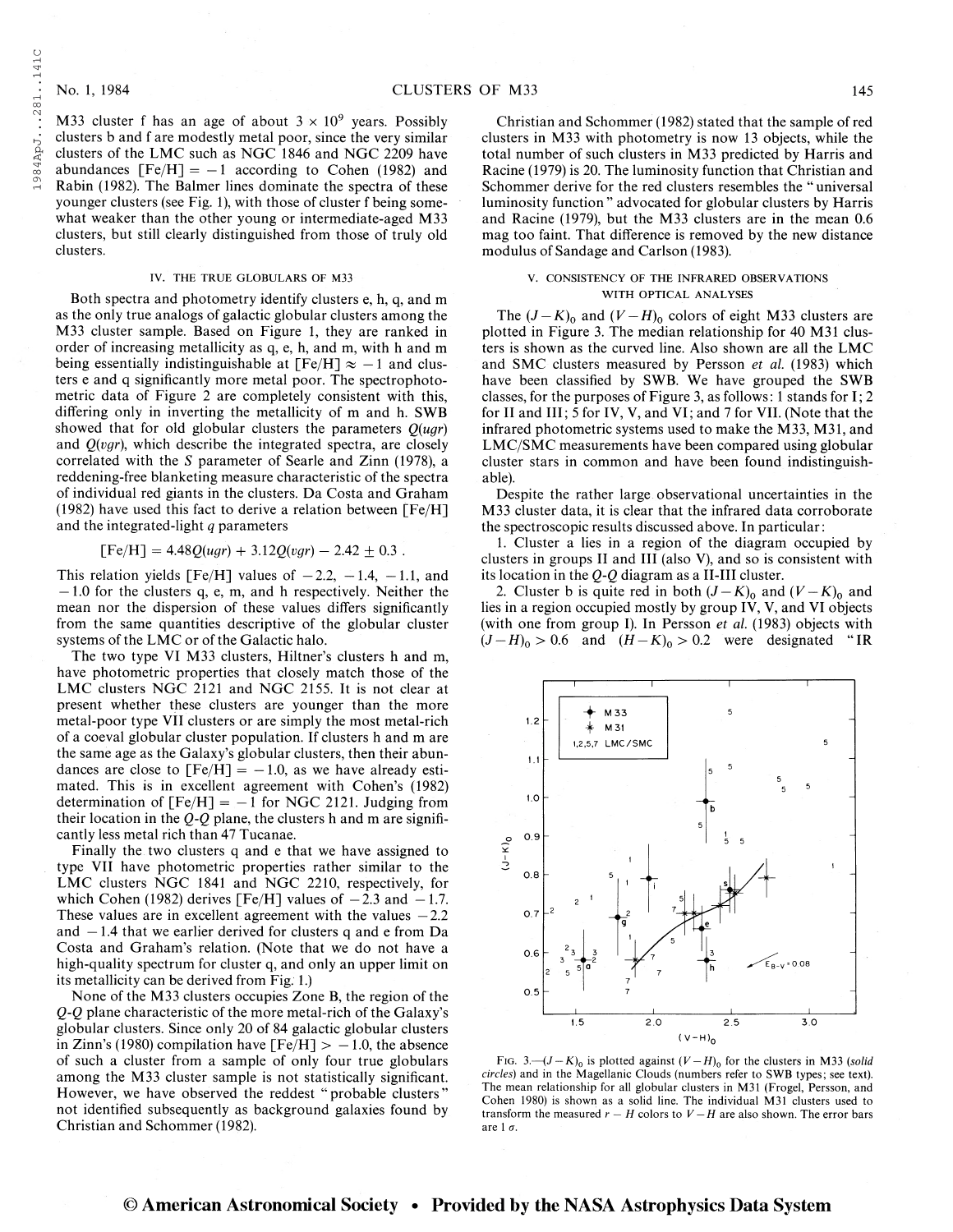enhanced " and shown to contain carbon stars on the asymptotic giant branch. Although we lack CO data for cluster b, it seems likely that it does indeed contain carbon stars, a finding which is not unexpected purely from its classification as a group IV cluster.

3. Clusters e, h, and s lie in the region of the diagram occupied by old metal-poor clusters, like those in M31. Cluster h was noted above to have a higher [Fe/H] than cluster e, whereas in Figure 3 they are not separated. Although we did not obtain a J measurement for M33q, its  $(V - H)$ <sub>0</sub> color places it close to clusters e and h, also consistent with its location in the Q-Q plane.

We conclude from the infrared data that the energy distributions of the M33 clusters are consistent with their counterparts in the SWB classification of EMC, SMC and Milky Way clusters.

### a) Remarks on the Reddening Assumed

We have adopted the value  $E(B-V) = 0.03 \pm 0.02$  of McClure and Racine (1969) for M33 which includes the foreground reddening only. For the true globulars we can use the  $(V-H)$ <sub>0</sub> colors to estimate values of [Fe/H] via the relationship for the  $(V - K)_0$  colors of M31 clusters in Frogel, Persson, and Cohen (1980). On the Zinn scale  $[Fe/H]_{Zinn} = 2.33(V-K)_0 - 6.88$ , and since  $(V-K)_0 - 8.5(H-K)_0 + 1.36$ , we have

$$
[Fe/H]_{\rm Zinn} = 2.64(V-H)_0 - 7.32.
$$

We arrive at the estimates for the metallicities of the true globulars of  $-1.2$ ,  $-0.8$ ,  $-1.1$ , and  $-1.2$  for clusters e, s, h, and q, respectively. These values are considerably higher than obtained from the spectroscopic data discussed earlier and suggest that our estimate for the reddening is too low, by  $\sim 0.1$ in  $E(B-V)$ . Support for a generally larger value of  $E(B-V)$  is found by plotting the (reddening-free) Q values versus the raw  $B-V$  colors for all the old globular clusters in M31 and M33. There is no systematic displacement of the M33 points in this plot, which thus rules out a difference in the reddenings of magnitude larger than  $\Delta E(B - V) = 0.02$ . However, the foreground reddening for M31 (also determined by McClure and Racine 1969) is  $0.11 \pm 0.02$  mag. Based on these plots, cluster q in particular may be somewhat more reddened than the other M33 globulars in our sample, perhaps being located behind the disk or a spiral arm of M33. This does not change the conclusions regarding the different stellar populations in clusters a, g, i, and b compared to e, s, q, and h, as can be seen from the dereddening vector in Figure 3.

### b) The Carbon Star Contribution to the Light ofthe Intermediate Age Clusters

We now compare cluster b to NGC 419 in the SMC. NGC 419 is known to contain at least eight carbon stars and have  $K_0 = 7.5$  in a 60" diameter aperture (Persson *et al.* 1983). At the distance of M33  $[(m - M)_0 = 25.23]$  NGC 419 would appear as a cluster with  $K_0 = 13.5$  in a 3"8 aperture, or 13.3 in a 5" aperture. This is about 1.5 mag brighter than cluster b in M33 which has  $K_0 = 14.8$  in a 5" aperture. If the carbon star production efficiency were the same in the two clusters, then we should expect two AGB carbon stars in cluster b. If, further, these two stars come from a luminosity function like that of carbon stars in the clusters and fields of the Magellanic Clouds, then they should contribute  $K_0 = 15.8$  to the cluster light. This is quite consistent with the location of cluster b in Figure 3 and with the result that on average about half the  $K$  (or bolometric) light of intermediate age clusters in the Clouds is due to carbon stars (Persson et al. 1983). On the basis of only limited statistics, the carbon star production efficiency is thus comparable to that seen in intermediate age clusters in the Magellanic Clouds.

As pointed out by Christian and Schommer (1982), there are no known analogs of these clusters in our Galaxy of comparable luminosity. NGC 2158, for example, is significantly fainter than even the mean of the LMC clusters of this age range.

### VI. IMPLICATIONS AND SUMMARY

Our major conclusion is that, on the basis of the limited statistics of the present sample, the luminous clusters of M33 have an age spread similar to those of the Magellanic Clouds and quite unlike those of the Galaxy or of M31. The three different observational techniques used here all give consistent age rankings for the young versus old M33 clusters; furthermore, the two reddening independent ones give the same metallicities for the four true globular clusters in the M33 sample. If the reddening normally used for M33 is underestimated by  $\Delta E(B-V) \approx 0.1$  mag, then the abundances of the four globular clusters in M33 inferred from broad-band colors also agree quantitatively with the values determined via reddening independent techniques.

The carbon star production rate in the intermediate age M33 clusters appears to be consistent with that of EMC clusters. One might therefore expect many field carbon stars to be found in M33.

As in the Magellanic Clouds, there appears to be an absence of M33 clusters from Zone B of Figure 2a. If this is not a result of our small sample, what does it imply? The figure shows that clusters of two types might be expected to inhabit this Zone : (i) metal-rich clusters of the same age as the oldest clusters in the Galaxy, and (ii) clusters of roughly solar abundance and any age between 5 and 15 gyr. It is possible that the strong line globular clusters in the Galactic center contain representatives of both these types. It is interesting that van den Bergh (1969) pointed out that there is a range in hydrogen line strength among clusters of Morgan class VIII. Since such clusters do not contain horizontal-branch stars, this may be an indication of a range in cluster ages.

It is perhaps not too surprising that metal-rich old clusters failed to form in M33. What is more strange is the absence of old disk clusters. If clusters such as M33b and f were formed in M33's disk within the past 3 gyr, it is difficult to understand why one does not find twice as many formed in the era between <sup>3</sup> and 9 gyr ago. For a given initial cluster mass an older cluster will be fainter; clusters resembling b and f will be fainter by about 0.7 mag when they are 9 gyr old, according to the estimates of Searle, Sargent, and Bagnuolo (1973). It will present an interesting problem if deeper surveys of M33 cluster system fail to find these older disk clusters.

Emission-line objects in M33 (both H  $\scriptstyle\rm II$  regions and supernova remnants) are bright enough to permit detailed observational study. As reviewed by Pagel and Edmunds (1981), there is a strong radial abundance gradient, and the solar abundance is not reached until within 1" (less than 500 pc) of the center of the galaxy. The outer parts of the galaxy, where most of the clusters are found, have abundances between one-half and onetenth the solar value, comparable to that of the EMC or SMC gas. Thus the absence of metal-rich old disk clusters in both the Magellanic Clouds and M33 may not be entirely unexpected.